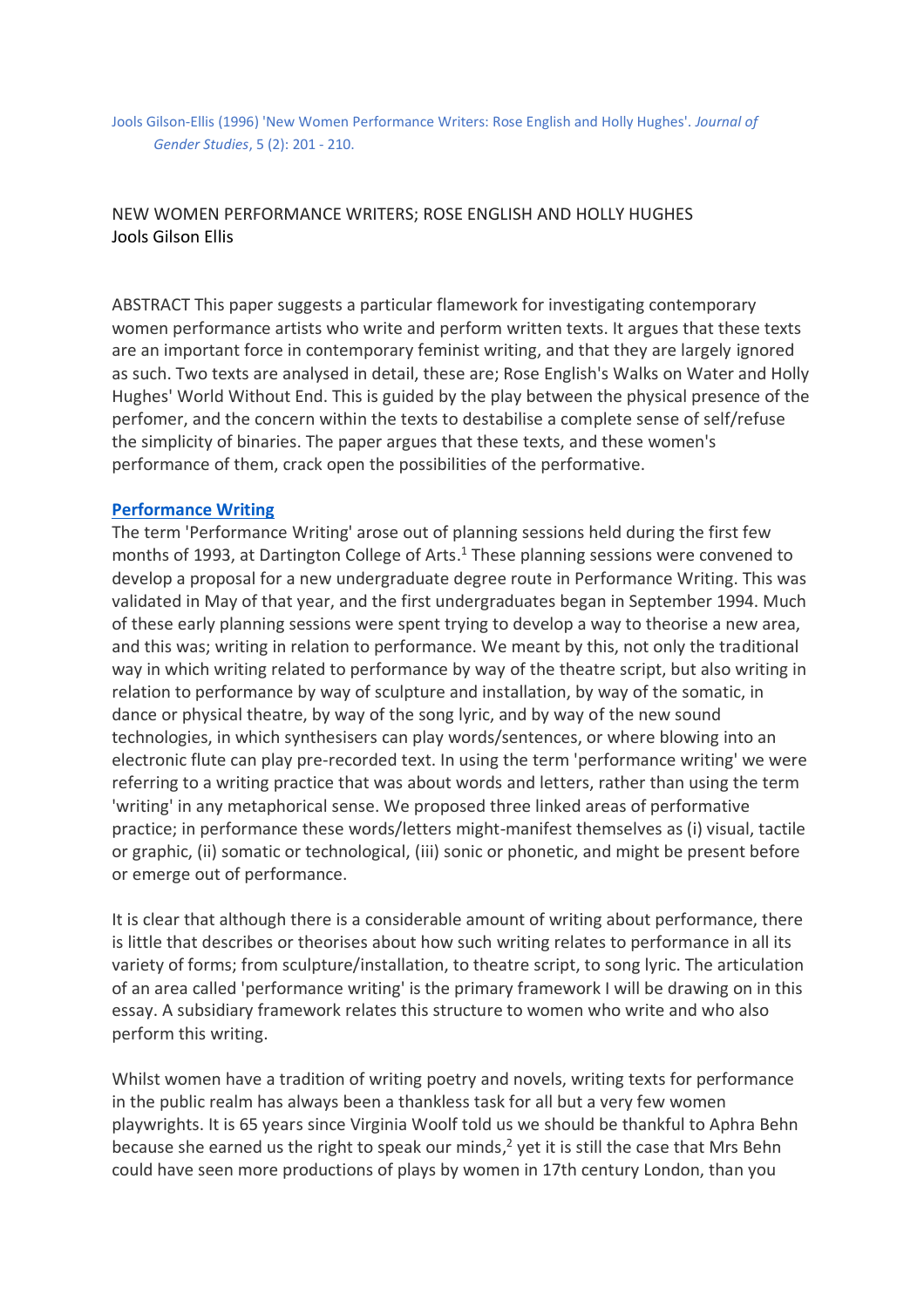would be likely to find in a London less than four years before the 21st century.<sup>3</sup> All new dramatists have difficulty getting produced; a woman dramatist is even less likely to see her play produced, and if there is no production, then publication is unlikely. If she does achieve production, the writer is rarely present during the whole rehearsal process. In production, other people control the dynamic of performance and utter her written text. What happens then, when the traditional division between the writer and the performer is removed? And does this have particular implications if this performance writer is a woman?

There are many women who could usefully, I believe, be analysed by the performance writing framework I offer here. These would include Karen Finley, Laurie Anderson, Bobby Baker, Annie Griffin, as well as the two women I will be looking at in particular here; Rose English and Holly Hughes. All these women are problematic. They do not write to publish their words on paper, but to utter them in the vividness of live performance. They do not write only to offer their words up for performance by others, but to speak their words themselves. These particular women did not train in Theatre or English Literature, but in Fine Art. Their writing and the vocalisation of that writing is a choice that does not originate from the inevitable compulsions of a discipline. This writing is not necessarily the first or 'original' thing from which the performance emerges. They do not participate fully/at all in the hierarchical structures of theatre, nor in the pressure to 'publish' of the literary world. Their published writing is adjunctive to the act of performance, and sits problematically in the canon of English/American literature, and of theatre.

Women's relationship to writing has been an important area of enquiry, during three decades of feminist cultural discourse. The implications of a Derridean analysis of subjectivity and meaning have been crucial for a gender locked culturally into a system of binary categories, where the side of the binary accorded them is always characterised by lack. As long ago as 1976, Hélène Cixous in her essay *The Laugh of the Medusa* (Cixous, 1976), cried out for women to write as a way of subverting such patriarchal binary systems. My analysis here extends this enquiry into performance. These women place their speaking bodies at the centre of their performances, and their playful use of language, physicality, spectacle and presence, enables them to both stabilise and fracture a fully present sense of themselves as performance writers. Having their own text in their mouths in the fleeting presence of live performance folds them into completeness, at the same time as opening up the possibilities of fissure and shift. If she is fully present before us, speaking her own text, might we not confuse this with a fully present subjectivity? I argue in this paper that the strength of this physical presence, combined with a concern within these texts to destabilise such a complete sense of self, and refuse the false simplicity of binaries, constitutes their contemporaneity; '. . . and then he calls me 'Baby'. Now I object on two counts--I don't believe in being completely any one thing, and I don't like anyone calling me baby until they take their pants down.' Holly Hughes transcribed in Croft and Macdonald (1993, p. 9).

And so; let me speak to you of joy:

## Rose English

Rose English first performed her text *Walks on Water* in November, 1988, in London. In her introduction to this text, published in the collection of the same name, English writes: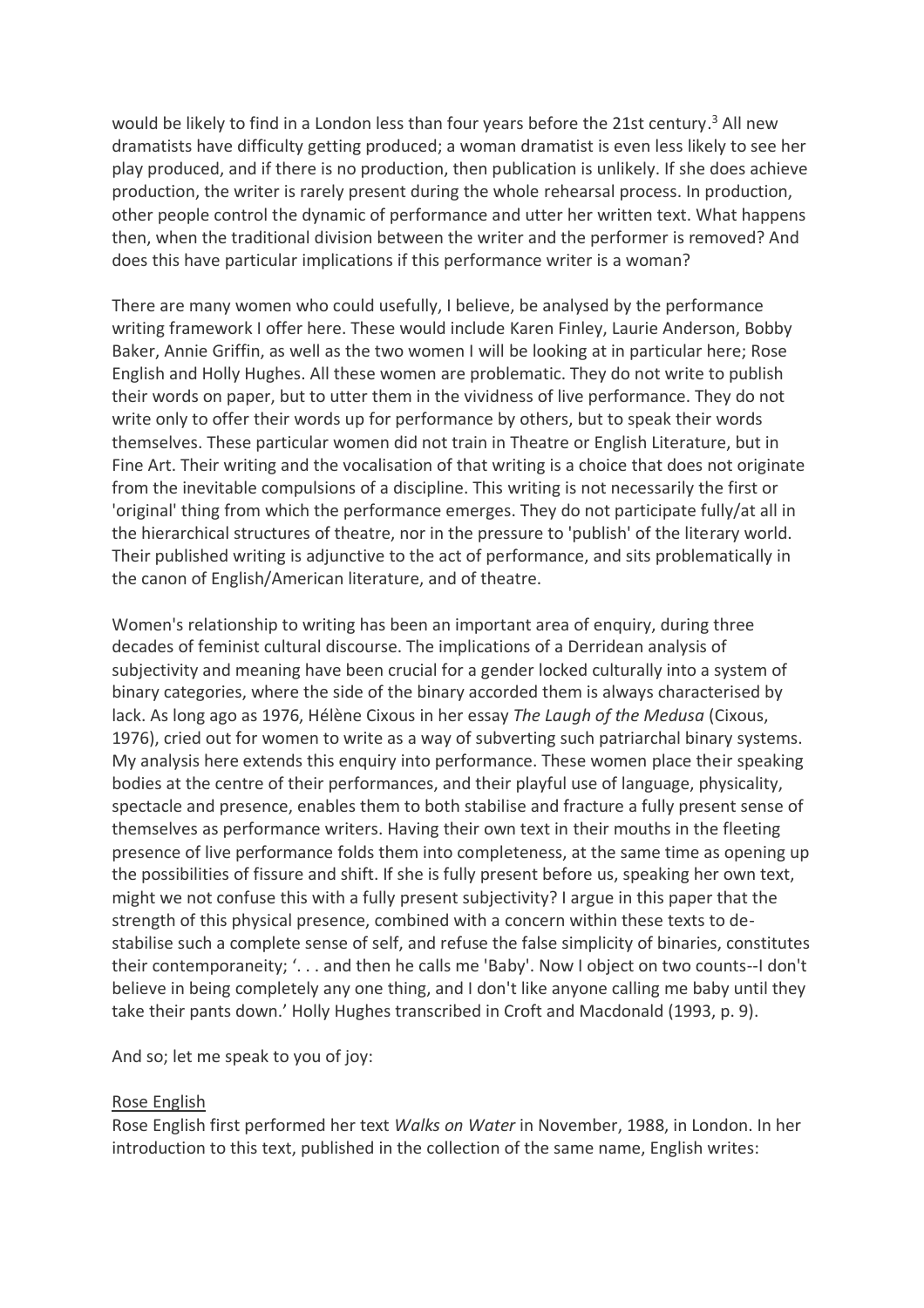*Walks on Water* was written at a time when Clause 28 was being passed by Parliament and hurricanes which previously hardly ever happened here, seemed to be on the increase. A climate of intransigence and mediated amnesia seemed to have settled over the land. One thing that this intransigence seemed to lack was any sense of joy and it was this that I longed for. (English, 1992, p. 3).

It is English's 'sense of joy', that I would like to use as a starting point. This 'text'/performance is both joyful and sassy. It is also playful, witty and spectacular. English constructs for herself a three-act play of epic scale, using the operatic breadth, width and height of the proscenium stage (originally the Hackney Empire Theatre); and she stands unashamedly at the centre of it, grinning. English casts herself as the lead, but has a miraculously skilled 'double' to perform acrobatic feats. She has a supporting chorus of twelve men, who play Father Christmases in the first act, trees in the second, and water sprites in the third (complete with blue spangly swimming trunks). Bodies fly up to the Gods, the chorus echoes English, and dance at her beckoning.

The first words of the text are spoken by English who announces; 'In the beginning was the word' (English, 1992, p. 5). However, before anything is spoken, stage directions describe a whole stream of activity; a follow spot comes up on the lower part of the stage right curtain, and Teresa's (English's double) hands emerge from beneath the curtain and are seen to lift it. The curtain continues to rise until Teresa's whole body is revealed and she flies out with the curtain. As Teresa ascends, the stage is revealed; a painted backdrop, and wings painted in the neoclassic style, a semi-circle of gold chairs. The chorus enters two at a time from opposite wings; twelve men dressed in long white wigs/beards and red velvet togas. Rose descends from the Gods wearing an identical costume to Teresa. She dances. She pauses centre stage, and only then speaks out to the audience, 'In the beginning was the word'. But this is already a joke. From the outset the word in performance is destabilised and problematised away from the security of its central position in the dramatic canon, and as the traditional source of 'well rounded subjectivities/ characters'.

Like every traditional heroine, Rose gets lost in the woods in Act II, only this wood is neither literary nor plyboard, but made up of twelve living men dressed up as trees:

A great big forest seems to have grown up suddenly! I feel I've lost my way, I've lost my thread. I just don't know where I am in this outdoors. Oh the indoors Oh the outdoors in the indoors Oh the coming from the outdoors into the indoors to look again at the outdoors Oh so complex, so baffling (English, 1992, p. 18)

This recalls much of the preoccupations of deconstruction, despite its tone of pantomime. English speaks here of the binary outdoors/indoors, at a time when binaries at all, are on shaky ground. She refers here to:

(i) the literal indoors of the theatre, and the outdoors of outside the theatre,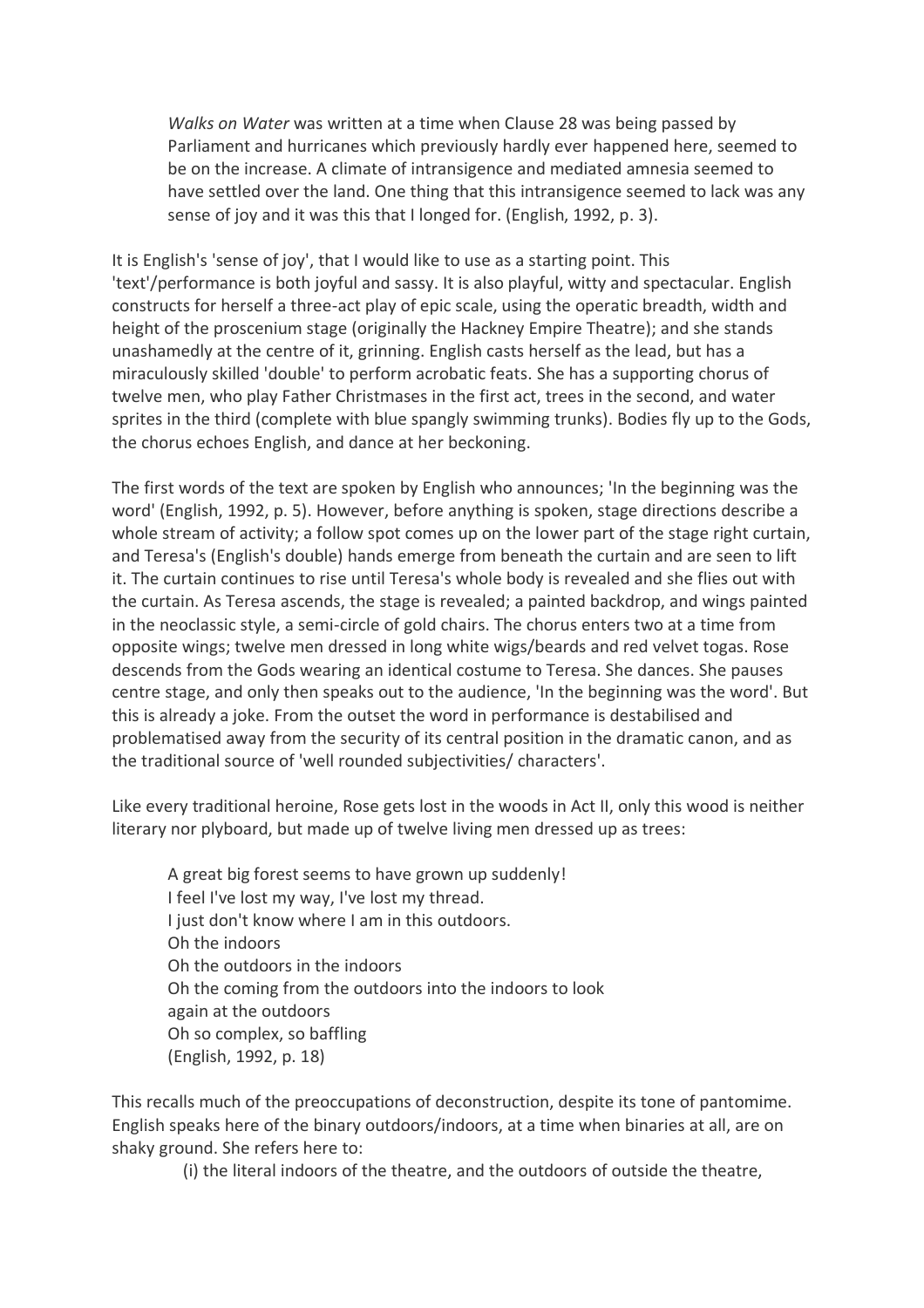(ii) the convention of having outdoor scenes on the inside of a theatre, (iii) the fact that the audience has precisely '(come) from the outdoors into the indoors to look again at the outdoors' and

(iv) that this 'outside' in the 'inside' is made up of twelve men pretending to be trees.

Derrida speaks of there being no primordial or self-same present that is not already infiltrated by the trace--an opening of the 'inside' of the moment to the 'outside' of the interval (Derrida, 1978, p. 212). One imagines, Derrida saying so, dressed up as a tree, tripping as he tries to keep up with the step ball-changes of the chorus . . . English is just as concerned to destabilise the metaphysics of presence, and to explore the deferral and flux of meaning as professional theorists. English and her forest of dancing men is an accessible, witty and intelligent image, and, I would argue, that accessibility and entertainment do not preclude a serious political point.

At the centre of this text/performance is a revelling in theatricality; a joke about the artifice of theatre. The action of the title 'walking on water' makes its appearance in the third act. English, described by Deborah Levy as 'a glitteringly costumed show-woman, six foot of immense charisma and wit' (Levy, 1992, p. viii), attempts the impossible and tries to walk on water, saying:

Oh! (Surprised) Well. (Trying to sell them the idea) What do you think about that? Not bad, eh? It's a reinterpretation Called 'Walking in the Water' (English, 1992, p. 26)

Not even six foot of Rose English, however much glitter she has on her costume can walk on water; but she can re-interpret, and she can use her remarkable presence and wit to do so. On one level, her whole text is set up, and even named to bring her to this pool in Act III, and her attempt to walk on the surface of the water. Up till now, theatrical effects of the grand scale, and the faithful Teresa have provided much of the spectacle. But here, English is alone, and the promised spectacle, and all her revelling in the suspense of attempting it, bring her damply to fail. It is a triumph nonetheless, as she asserts her powers of interpretation and re-interpretation. The corporeal English may not be able to perform the impossible, but she nonetheless has agency; is at the centre of her text, speaks her words herself, and both enjoys the vastness of the spectacle, and the popping of its balloon.

The backdrop in this act (Act III) is painted with a vast waterfall. Later in the same act, English uses an old theatre technique of altering the direction of lighting to make a solid surface (in this case the painted waterfall) translucent to reveal something behind. English uses this technique to reveal a real and very huge waterfall behind the painting of the artificial waterfall. In this display of spectacle, English brings real water into an Act repeatedly preoccupied with pretending there is water, even insofar as having the all-male chorus of water-sprites 'do a dance indicating the fall of water' (Stage Direction, p. 27). The revelation of the 'real' waterfall, recalls English's commentary about the 'inside' on the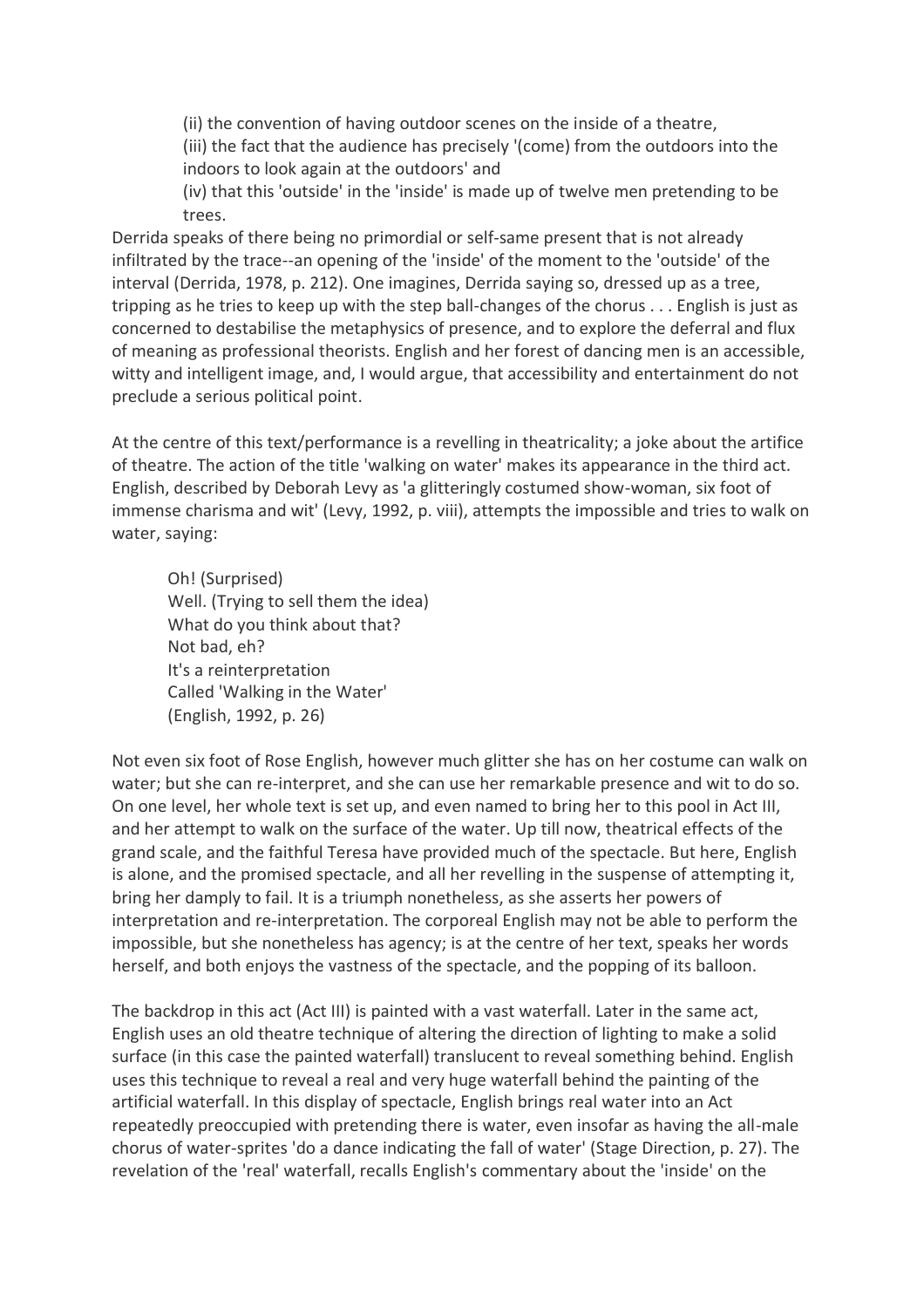'outside'; since neither waterfalls are really 'real' waterfalls, both 'pretend' to be the outside on the inside of a theatre. English repeatedly draws attention to the audience's usually silent complicity in suspending their disbelief at such stage conventions, and because she has done this, the meaning of the waterfalls becomes more complex. We have been caught accepting that this (the painting, and the fall of real water) could represent a waterfall, and the play on their reality/artificiality once again investigates the metaphysics of presence.

At the end of this act, as her cast leave complaining that they've seen it all before in Showboat, Teresa, Rose's silent stunt-woman, has this exchange with the solitary English;

Rose: Wait! Don't go! Don't you go! Where are you going? Teresa: I don't want to be an acrobat anymore, Rose. Rose: You don't want to be an acrobat? Teresa: No! Rose: What do you want to be? Teresa: I want to be a comedian. Rose: So do I! (English, 1992, p. 31)

English has a literal double in this text, one that is silent, but physically miraculous; she can do tumble after tumble, somersault over a chorus of twelve men, jump through burning hoops, yet English constructs a choreography which has Teresa exiting, as Rose enters breathlessly to take the applause. The seamlessness reserved for film, of editing in stuntwomen/body models/dancers to appear like the lead actress (body model for Julia Roberts in *Pretty Woman*, a dancer for the dance sequences in *Flashdance*) is parodied here; we know it's a joke. It is also a comment on the idea of the unified subject; this lead is never entirely one thing. The whole machinery of the traditional theatre is hauled into action, to construct and support English's presence. At the text's closure, this prominent binary of Rose and Teresa is dissolved, or becomes whole. Both women want to do the same thing; to be comedians. Refusing the simplicity of oppositional binaries can mean accord.

## **Holly Hughes**

Holly Hughes is an American performance writer. In the following analysis, I will be referring mainly to Hughes' *World Without End* (1990), and to *Touching on That Great Divide (*Croft & Macdonald, 1993), an article published in Hybrid, which includes a transcript of a conference speech given by Hughes in 1988.

Holly Hughes is outspoken, funny and affirms a sexuality which is vulgar, joyful, and raunchy. She has written plays and performance texts, and characterises herself as 'a lesbian scientist, politically incorrect, a former anorexic, heterosexual and Jesus freak . . . a "painter in remission"' (Croft & Macdonald, 1993, p. 7). Rarely accepted by any political/sexual grouping wholeheartedly (feminisms/lesbianisms/the NEA<sup>4</sup>), it is the rejection of factionalised politics at all, which is Hughes' most consistent theme. *World Without End* is a performance monologue, first performed in New York in 1989, which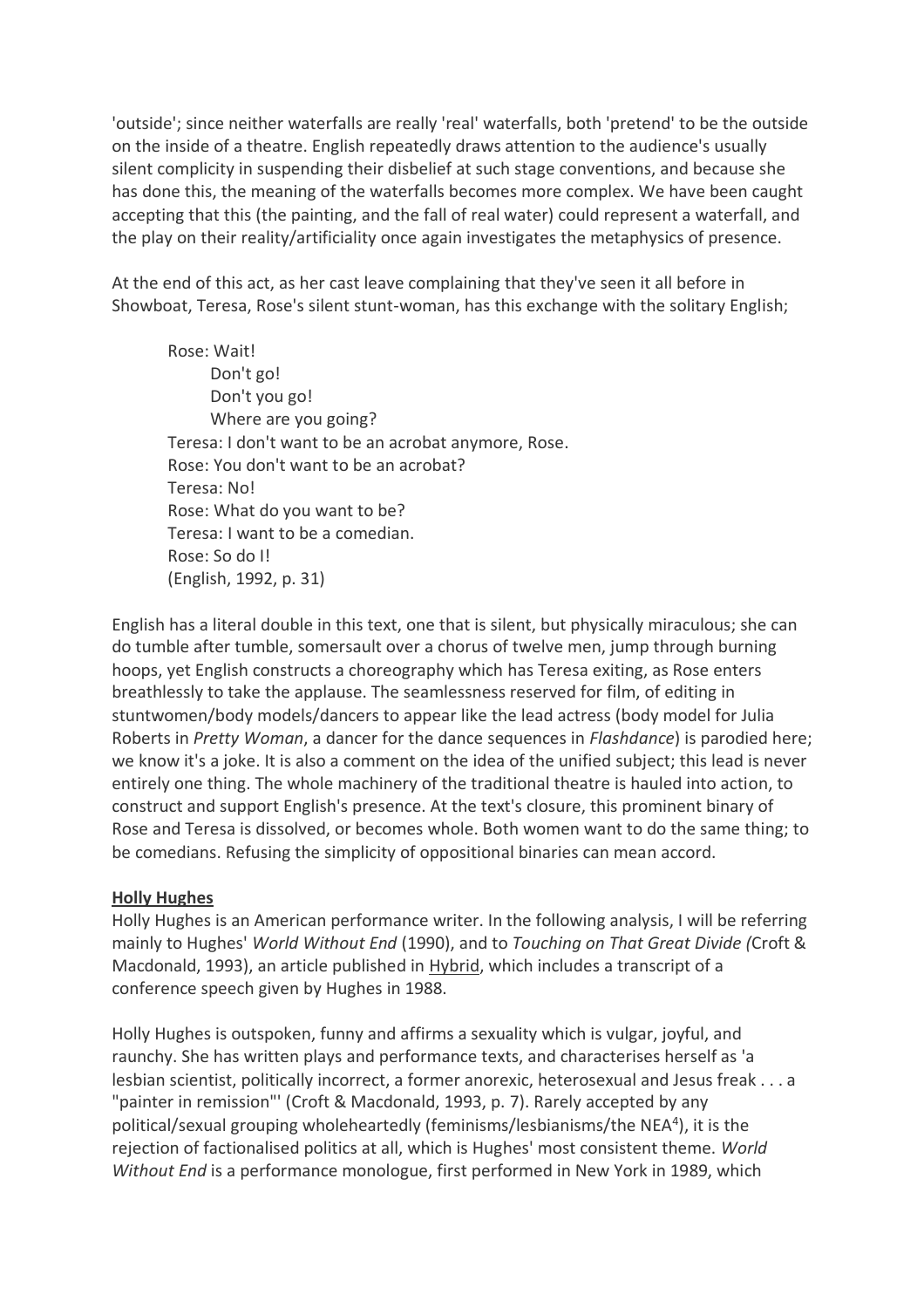celebrates her mother's sexuality. Whereas English's *Walks on Water* is a performance about performativity, *World Without End* is a performance 'about' autobiographical fiction. Despite these contrasts, Hughes is as concerned as English to de-stabilise a unitary, fully present subjectivity. This personal narrative investigates the nature of narrativity itself. The text of *World Without End* indicates that there should be only an armchair, a table, and two vases of flowers on the stage. Unlike the spectacular *Walks on Water*, *World Without End* relies much more on the singular performative presence of the central performer. In such a comparatively empty space, the objects within it take on a particular resonance. Quite early in the text, Hughes tosses the flowers in one of the vases upstage, and takes a long slow drink; this is something she repeats several times throughout the performance. Hughes' action here aggressively deconstructs a traditional icon of femininity; the vase of flowers, and places herself, and not the flowers, at the site of ingestion. I would argue that, in a text frequently concerned with shifting subjectivities, the drinking of this water, from this receptacle, fleetingly asserts a unified subject. This 'swallowing' functions to ground the body in flux into silent and full (if fleeting), presence; the water both fills up a lack, and asserts that such a lack was never there. She cannot speak her text and drink at the same time. Rose English cannot walk on water, because she has too much 'presence', or not enough, or both. Hughes assures another version of her 'presence' by drinking instead of speaking. She has no singular and complete subjectivity, and yet when she drinks and does not utter her text, Hughes performs completeness.

Early in World Without End Hughes describes sitting in a Denny's Restaurant with her mother on one of her father's 'Golf nights';

My mother straightens her bifocals she fold up her menu: "I want to ask you a question young lady. Do you like boys or girls or both." She giggles nervously. But I guess that's the only way anyone giggles. I lean forward, my nipples grazing the shrimp in a basket: 'Both,' I said. 'I like both'. 'Well no wonder you can't hold down a full-time job,' my mother says. (Hughes, 1990, p. 13)

'Both' and 'a full time job' seem curiously antithetical here, and Hughes' use of such antithesis refers to a powerful cultural desire for binaries of sexuality. 'Liking both' is disruptive, and leads to disorder in the social body. Hughes' monosyllabic 'both' dissolves the binary, and refuses to be cited/sited in either of the oppositional camps of the heterosexual/homosexual dyad. In *Touching On That Great Divide* Hughes elaborates on this question of 'both';

But don't call me bisexual . . . --the fact is it's the stupidest word I ever heard, it doesn't pay the rent and don't be calling me polymorphously perverse either unless it's perverse to believe that the very existence of oral sex proves beyond the shadow of a doubt that there is a God. (Croft & Macdonald, 1993, p. 8)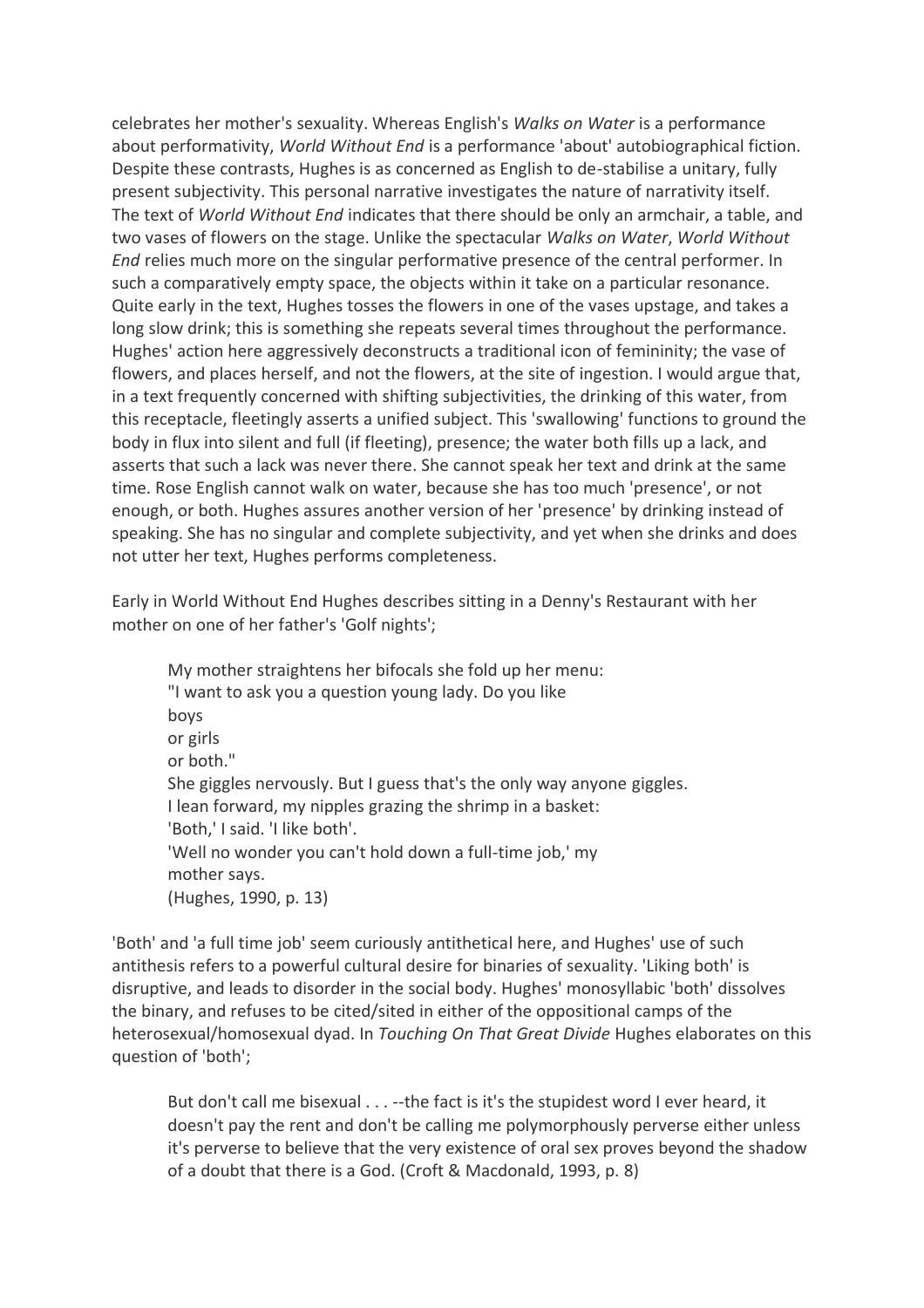In comparing these two extracts, what is clear is that 'both' does not equate with 'bisexual'. While refusing the closed completeness of any sexual position, Hughes refers to the enjoyment of sex itself as a defining paradigm of sexuality. <sup>5</sup> Back in the Denny's restaurant, the waitress overhears the conversation between Hughes and her mother, and . . . swoops down, apologising, cocktail sauce in one hand, tartare sauce in the other: 'Oh, forgive me, I should have asked! You can have both! Here you go, help yourself! (Hughes, 1990, p. 13)

In *World Without End* Hughes helps herself to both, and rejects the very idea of 'bothness'. Another version of this critique of factionalisation, is Hughes' blurring of the autobiography/fiction binary. Hughes moves between what could refer to 'real' events; the meal at Denny's, her dying mother being taken to the hospital, and elaborate metaphors describing a woman who has a sexuality so abundant, that it ripens tomatoes;

There is no word in French, or in any other language for the kind of woman my mother was, no word for a woman and a mother at the same time, no word for a woman who had that kind of power over tomatoes. (Ibid, p. 22)

As this scenario unfolds, we do not recognise this woman, as the same 'Holly's mother' who leaned across a table in Denny's and said 'Well, no wonder you can't hold down a full-time job'. (Ibid, p. 13) Such a failure of recognition arises from a desire for psychological realism, and continuity, but Hughes refuses this. She constructs a text which is partly an elegy to her mother, partly an investigation into her own position in the narrative of her mother's death, and a celebration of sexuality as a site of hope. There are no fully-rounded and 'complete' characters in this story; least of all the protagonist. In the same episode, Hughes goes on to describe the following exchange with her naked mother;

Holly if something's bothering you, and you want to know the answer to it, just remember the answer is inside you.' And with that she reached inside herself and then took her hand out and oh! I could see how wet she was! And that smell! Let me tell you about that smell! (Ibid, p. 20)

Hughes, in italicised commentary on the spoken text, is concerned that this is spoken in the tone 'of an initiate witnessing a sacred ritual, a mystery revealed i.e. she does not wish it to be interpreted as an incestuous event. But, Hughes is on dangerous ground here, this is more than a ritual of mother/daughter revelation; it is forbidden ritual. The vagina is where we came from, and to see your mother's: indeed witness her reaching inside herself, is both to assert the primary binary of mother and child, and to assault the taboos around witnessing such an action. In such an assault, Hughes places her gazing self before her mother; this is not a scenario about division or separation, but about recognition. The smell of her mother's wetness lingers for Hughes, and despite her stage directions, this both undoes the traditional stereotype of vaginas smelling bad, and suggests her own sexual arousal. More importantly, Hughes provides her mother with an abundant sexuality, and dramatises it as a source of hope for her daughter. In refusing the autobiography/fiction binary, Hughes is able to flirt with the audience about whether this story is the description of a real or a metaphorical event. We want to know; did her mother really do that?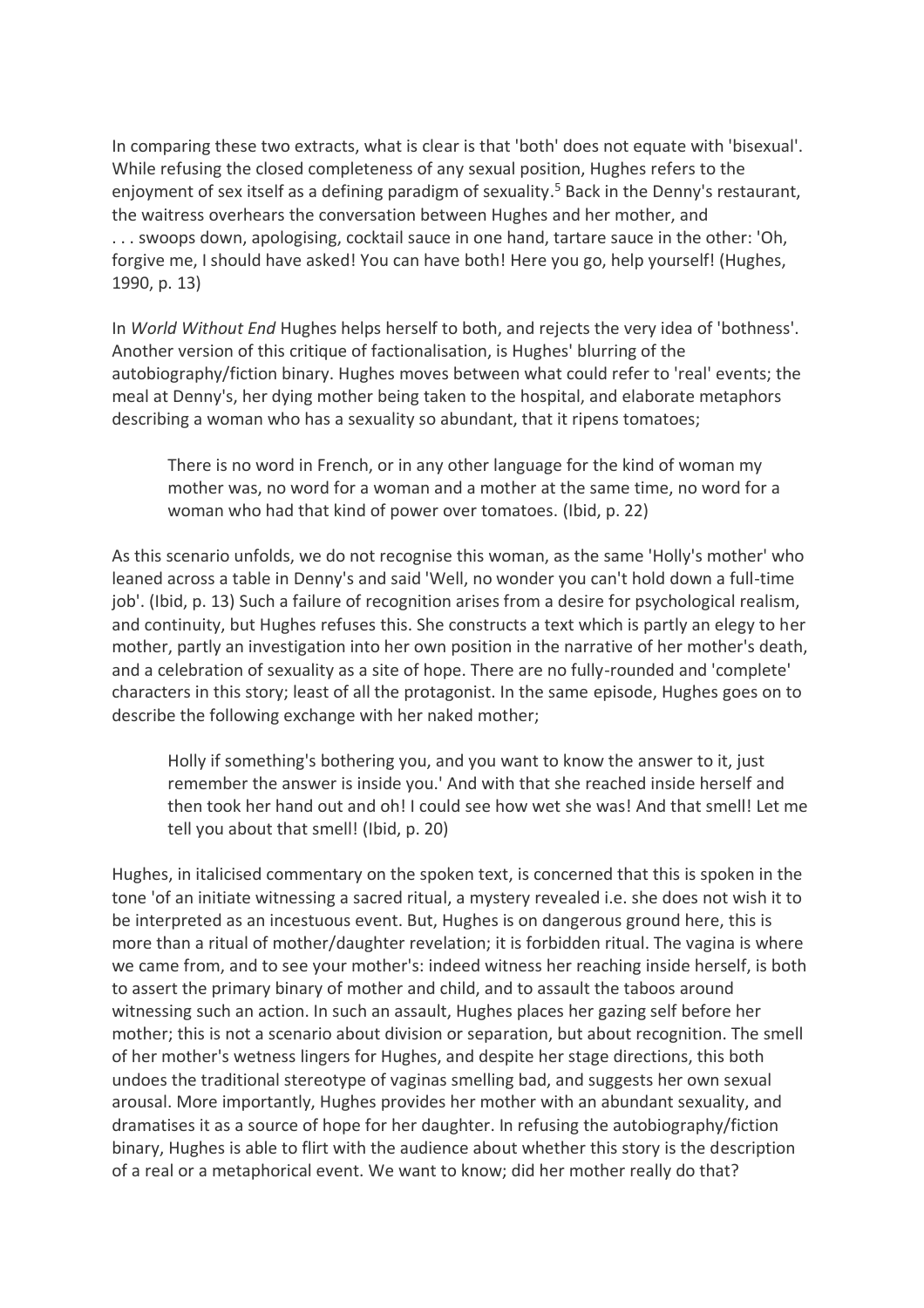On one level this spoken/written imagery recalls Carolee Schneeman's *Interior Scroll* (1975- 77) in which Schneeman, naked, extracted a paper scroll from her vagina, and read the text she had written on it. Despite substantial discourse investigating L'Ecriture Feminin, and notions of 'Writing from the Body', this performance, which does the unthinkable, and quite literally pulls the written text from inside the female body, has received almost no serious critical analysis.<sup>6</sup> Is the theoretical body simply less threatening, than the literal body? In the extract given here, Hughes does not perform her imagery literally, she places this description within the written/spoken text. As Hughes' mother reveals her wet hand to her daughter, the 'wetness' is offered as 'the answer'; a kind of transcendental signified. Hughes flirts with (w)holeness in this text; she gulps down water, and has a mother who is wet inside--who knows where 'the answer' is.

Towards the end of *World Without End* Hughes' tone changes and becomes confrontational; Croft/Macdonald refer to this as a characteristic of Hughes' work; 'If anything defines her work it is the fine line she treads between provoking antagonism and pleasure at the same time' (Croft & Macdonald, 1993, p. 7). Being physically present in front of her audience, Hughes can direct this straight at them:

Let me ask you a question. Take all the time you want. Here's something that's been bothering me lately. Why is it, if men don't hate women, like they claim they don't, why do they ask such stupid questions, like 'Where are all the great women artists?' Is that a question for me? You know where they are they're out in the kitchen, for chrissakes, making you a fucking cup of coffee, okay? (Hughes, 1990, p. 25)

In performance Hughes is present before us, speaking a text that she herself has written, that is sometimes autobiographical, and sometimes not. The traditional opposition between speech and writing is here undone; this is neither spontaneous speech, nor an actor performing a playtext; neither autobiography nor fiction. In this extract, Hughes takes advantage of a tradition of the metaphysics of presence. It is to her political advantage for her voice to be heard as a metaphor of truth, and she reinforces this by addressing the audience directly, mimicking the dynamics of a spontaneous conversation, despite the fact that she is the only one permitted to speak.

This text/performance is witty, poignant, and fiercely unromantic. Its alignment of sexuality and optimism is original and sometimes funny. It persistently interrogates the closure of binary oppositions, and refuses, as Hughes does, to be positioned within such a structure, to opt for received notions of what it means to be a woman, a lesbian, a daughter, a feminist.

In the opening pages of this paper, I quoted Virginia Woolf referring to Aphra Behn in *A Room of One's Own*. In many ways Behn and Woolf serve as vivid examples of a literary and performative history of female over/under sexualisation. Woolf, in calling for us to acknowledge Behn as the fore-mother of professional women writers, perhaps also asks us to acknowledge Behn's sexuality, and sense of play. English and Hughes are inheritors of these women, even in the contrasts of their writing. But these women go with their written words, and utter them before us. They avoid the practical problems of getting their texts produced by someone else, by doing it themselves, and it is through this that they achieve publication. Once published, the written performance text is open to other people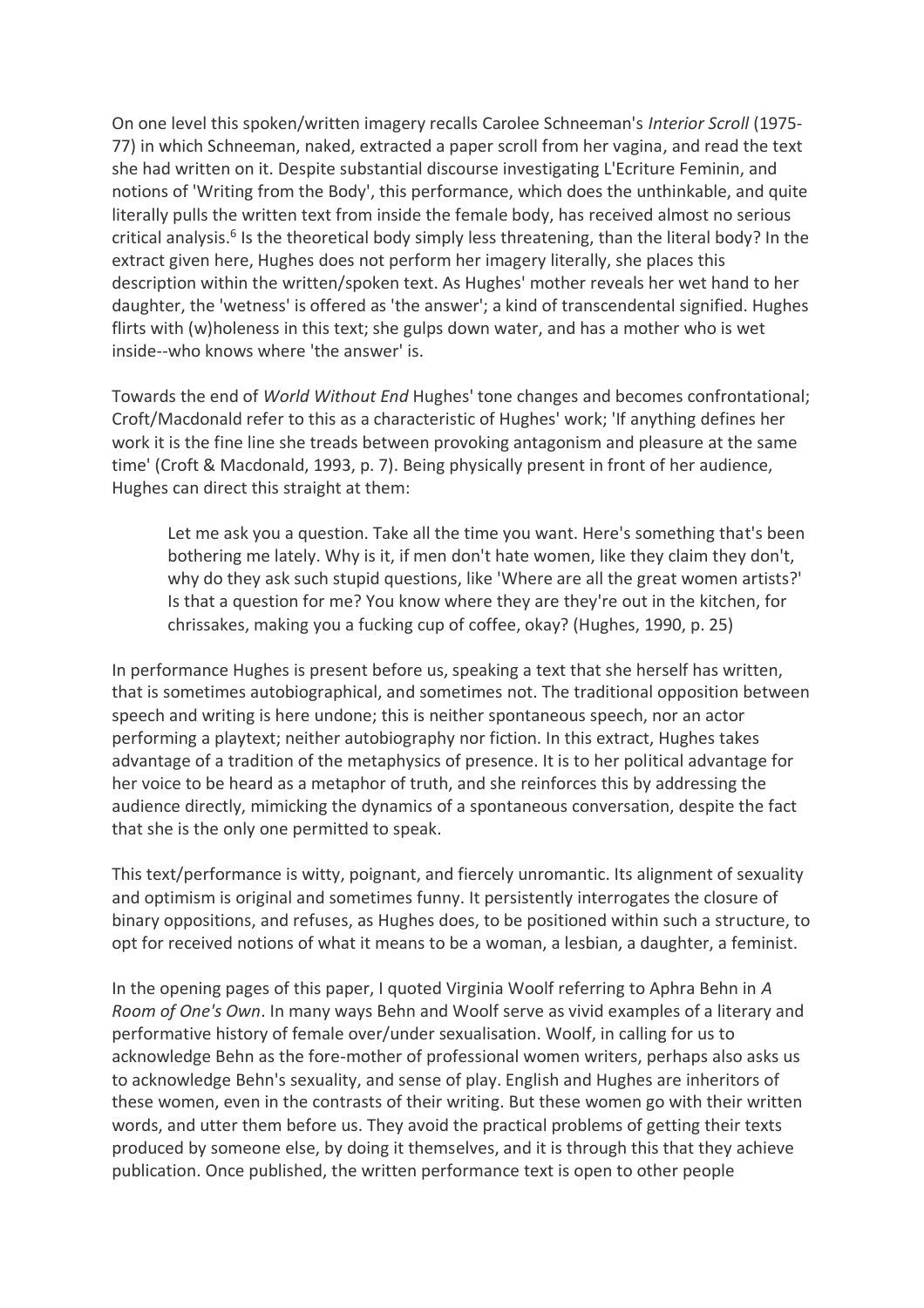producing the work, with the same copyright protection and royalty laws that protect more conventional performance texts. Hughes shows a particular openness about such reproduction of her texts, indeed, she has even on occasion encouraged 'cut and paste' according to need. Her only explicit stipulation [in *Well of Horniness* (Hughes, 1988) and *Lady Dick* (Hughes, 1991)] is to retain the all-female cast. Hughes' willingness to have her texts altered by subsequent producers, shows a remarkable lack of preciousness towards these written versions of her performances. English's texts are often very demanding in terms of practical requirements, and this may well prove a major discouragement in reproducing her work. She is much less 'chatty' in her stage directions than Hughes, in fact they are often funny in their understatement, calling for waterfalls and complex flying procedures. This may well be a different version of the shared concern with Hughes for the performance in the first instance, and the written text only subsequently.

I am writing this in February of 1996. My contemporaneity, poised as it is for all of us, forever on the threshold of the present, is far distant from you who read this now. Since writing the early drafts of this paper, I have seen both of these performance writers one in interview and one in performance; Holly Hughes In conversation at the ICA<sup>7</sup>, and Rose English in *Tantamount Esperance* at the Royal Court. <sup>8</sup> Both women move on, and as I fix them in these words, so they go on without them, and change. Hughes, diminutive and fiery before me, in the upstairs room at the ICA, laughs as I mention Derrida in relation to her work, when his writing is 'so ugly'. English, unrecognisable in drag as a Victorian gentleman Tantamount Esperance, once again surrounds herself and her text with spectacle; figures walk on air, silver ribbons erupt out of mouths, spinning bodies appear and disappear. I would argue that these women, for whom the performance of their writing is the focus of their creative work, write some of the most contemporary of contemporary feminist literatures, because they take the terrible risk of preferring their texts in their bodies than on the page. However playful and radical the written text might be, it is always reified in the act of printing. Rose English and Holly Hughes are witty and intelligent performers of their writing, and full, if smirking, participators in contemporary cultural discourse.

#### **REFERENCES**

Case, S. E. (1988) *Feminism and Theatre* (New York, Methuen).

Castledone, A. (1991) *Plays by Women: Nine* (London, Methuen).

- Cixoux, H. (1976) The Laugh of the Medusa, in: I. De Courtivron & E. Marks (Eds) (1981) *New French Feminisms* (New York & London, Harvester Wheatsheaf).
- Cotton, N. (1980) *Women Playwrights in England*, 1363-1750 (London, Associated University Presses).
- Croft, S. & Macdonald, C. (1993) 'Touching on That Great Divide.' *Hybrid*, (5), Oct/Nov, pp. 6-9.

Davy, K. (1993) 'From Lady Dick to Lady Like' in: L. Hart & P. Phelan(Eds) *Acting Out: Feminist Performances* (Michigan, University of Michigan Press).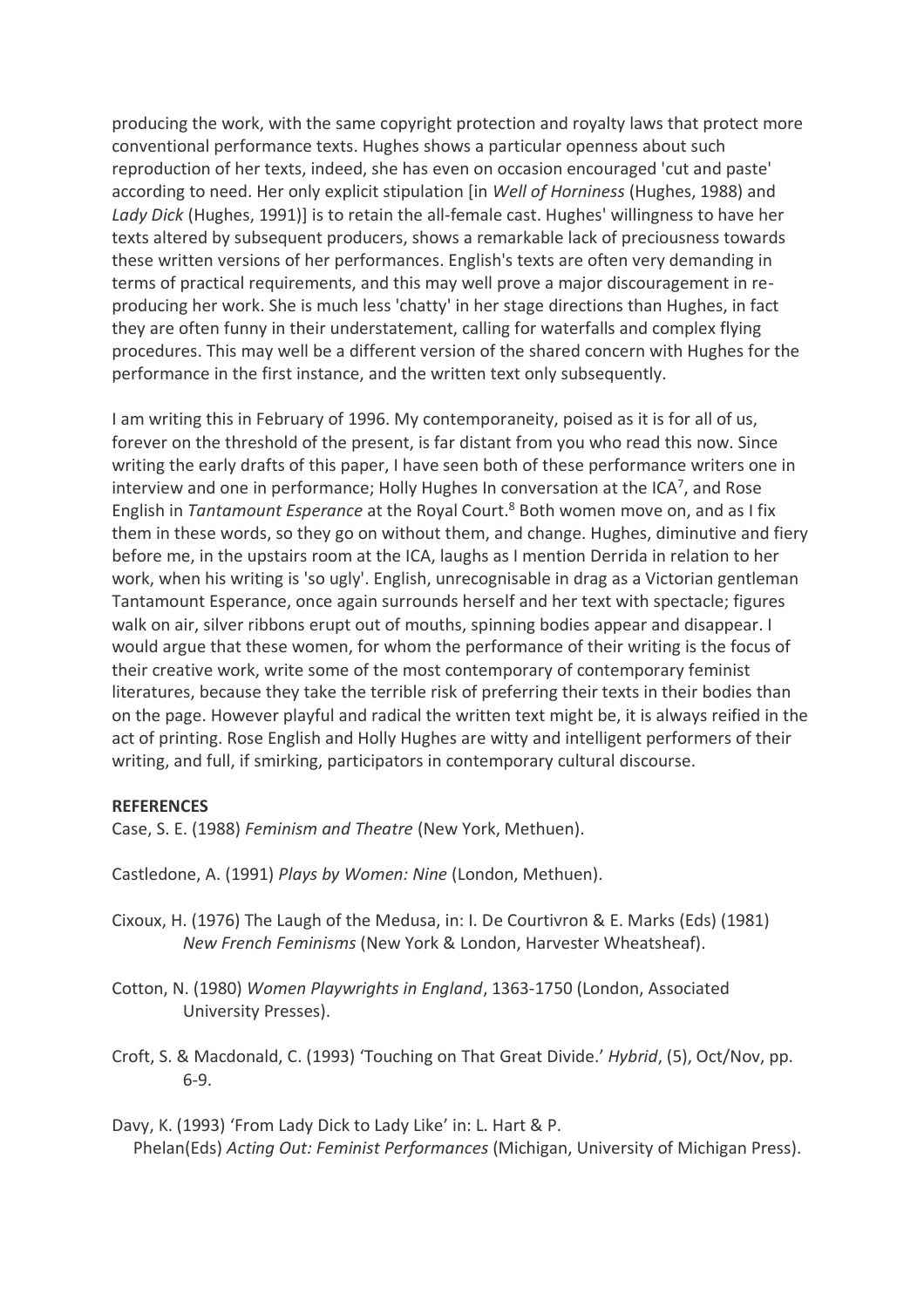- Derrida, J. (1978) 'Freud and the Scene of Writing' in: BASS, A. (transl., 1978) *Writing and Difference* (Chicago, University of Chicago Press).
- English, R. (1992) *Walks on Water*. (London, Methuen).
- Hughes, H. (1991) 'Lady Dick', *The Drama Review*, Fall: 199 215.
- Hughes, H. (1988) 'Well of Horniness', in: Shewey, D. (Ed.) *Out Front: Contemporary Gay and Lesbian Plays* (New York, Grove Press).
- Hughes, H. (1990) 'World Without End' in: Champagne, L. (Ed.) *Out From Under. Texts by Women Performance Artists* (New York, Theatre Communications Group).
- Juni, A. & Vale, V. (Eds) (1991) *Re/Search No. 13: Angry Women* (San Francisco, Re/Search Publications).

Levy, D. (Ed.) (1992) *Walks on Water* (London, Methuen).

Woolf, V. (1929) *A Room of One's Own* (London, Hogarth Press).

<sup>&</sup>lt;sup>1</sup> The following people were regularly part of this planning team; Ric Allsopp, Melinda Drowley, Jools Gilson-Ellis, John Hall, Donna-Lee Iffla and Simon Thorne.

<sup>2</sup> 'All women together ought to let flowers fall upon the tomb of Aphra Behn, . . . for it was she who earned them the right to speak their minds' (Woolf, 1929, p. 63).

<sup>3</sup> Between 1660 and 1720 over 60 plays by women were produced in London. This is more than were produced in London over the same amount of years between 1920 and 1980 (Cotton, 1980, pp. 16-21, as cited by Case, 1988, pp. 38-39). In October 1991, a survey of the autumn seasons of 48 regional theatres, revealed that out of 228 productions, ten were of plays written by women. In London's West End (including the Royal Shakespeare Company at Stratford), three out of sixty-one productions were by women. This survey was completed by Annie Castledine and published in her introduction to *Plays by Women: Nine*. (Castledine, 1991, pp. ix x).

<sup>4</sup>NEA National Endowment for the Arts; US equivalent of the Arts Council who rescinded Hughes' grant in the election year of 1990, causing a political scandal.

<sup>5</sup> The article 'From Lady Dick to Lady Like' by Kate Davy (Davy, 1993), is important in relation to this. Davy's main argument is that *World Without End* is less 'lesbian' than Hughes' earlier work. I have reservations about Davy's point here. I read Hughes' heterosexual sex in *World* as the playing out of her connection to her mother, which evokes sexuality as a source of hope. The man who pursues and is rejected by Hughes in *World* finally has sex with her because he cries when he learns of her mother's death. This act feminises him. Hughes is as active in this sex as her partner; she decides it will happen, and it is her mouth and her text which describe this act as 'porking'. *World* is less overtly lesbian than Hughes' earlier and subsequent work, but I do not agree that this makes it less lesbian. It makes it more Queer, since it dares to dramatise straight sex as jubilant, for a woman who identifies as lesbian. <sup>6</sup> For brief references to Carolee Schneeman's *Interior Scroll* see Case (1988, pp. 57 58) and Juno & Vale (1991, pp. 72-73).